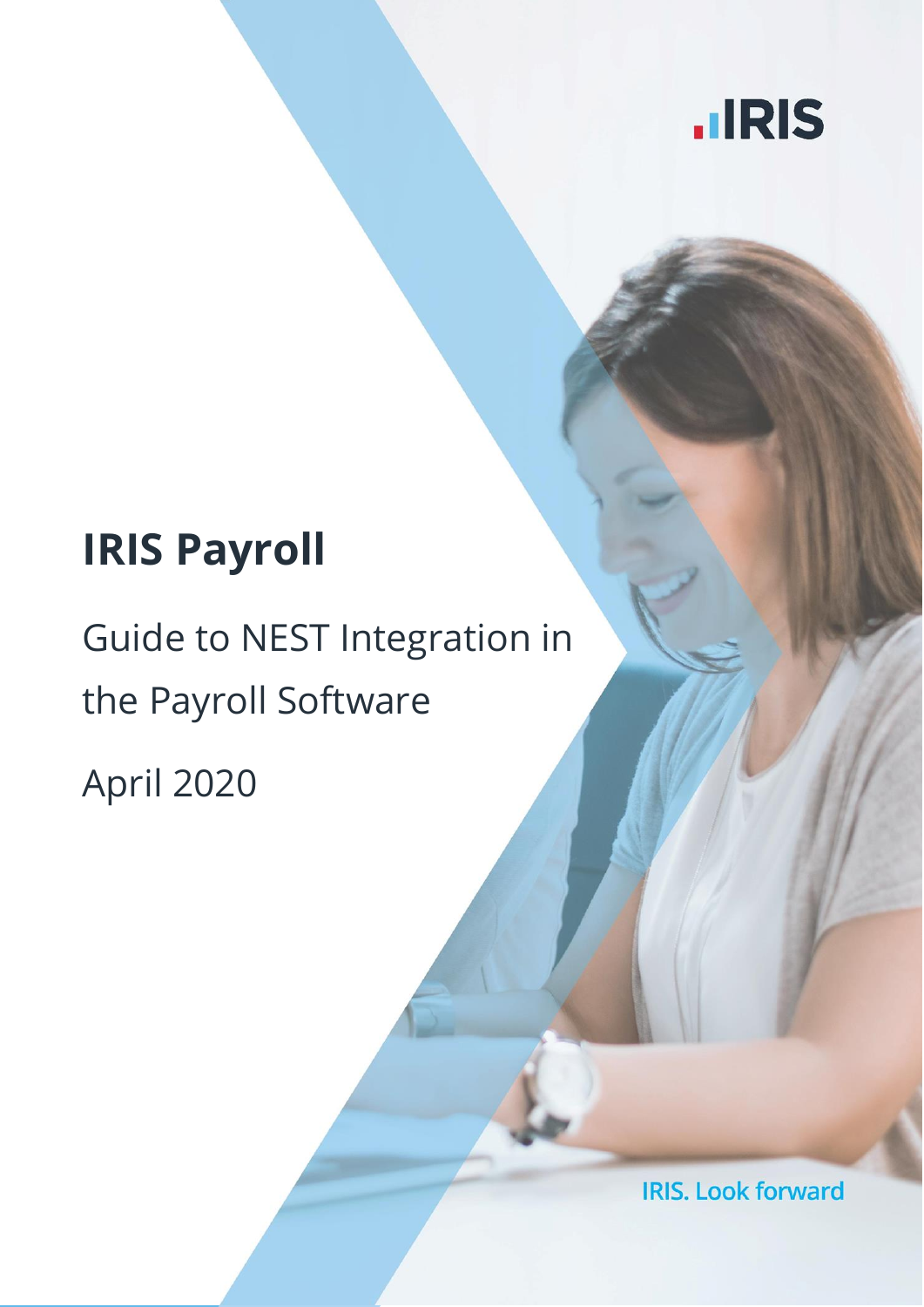# **Contents**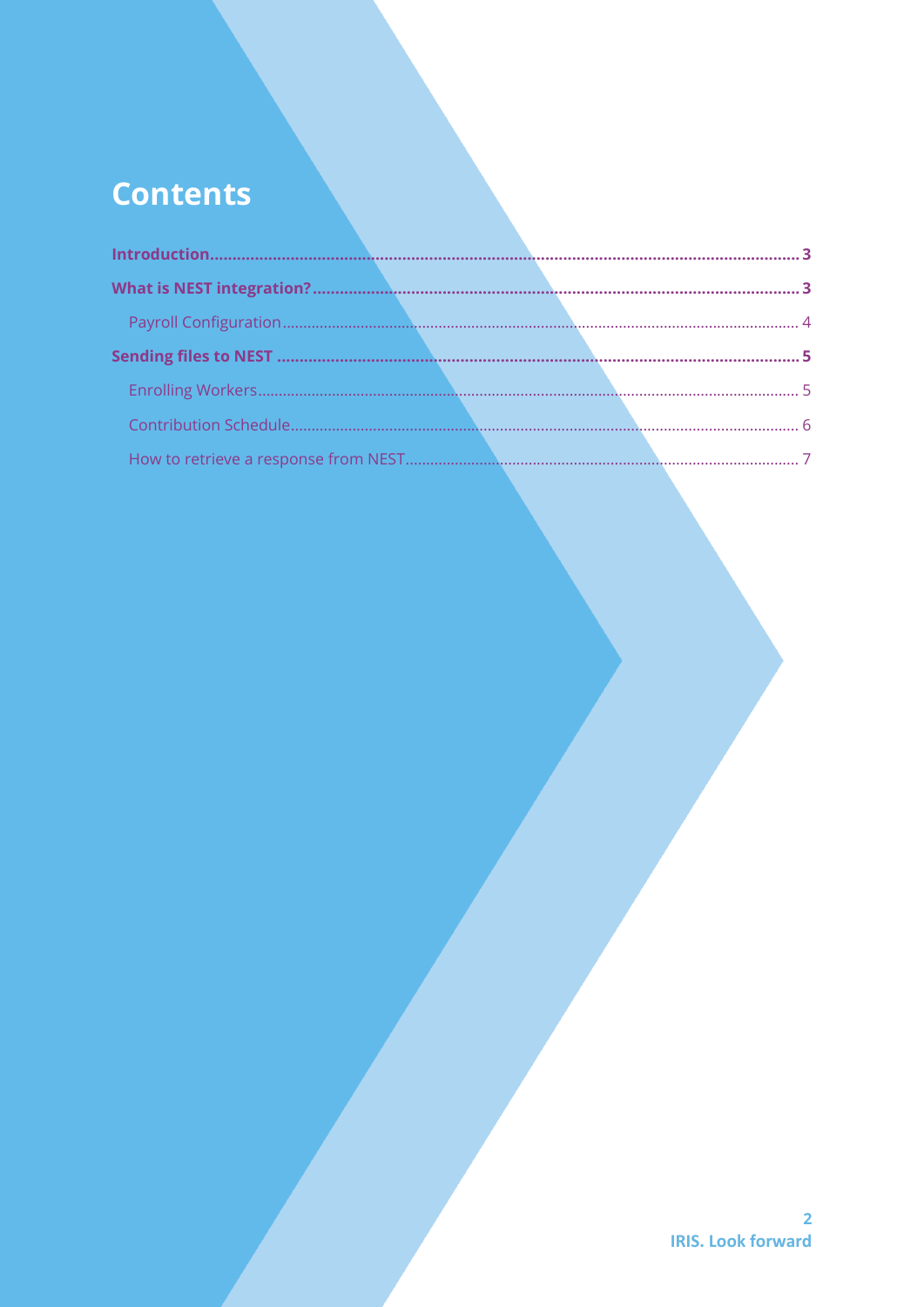# <span id="page-2-0"></span>**Introduction**

This guide will give you an overview of how to configure your payroll to include information required to be sent to NEST. It also gives you instructions on the process you need to perform each period.

The guide covers:

- What is NEST integration?
- Configuring your payroll
- Sending information to NEST each period

# <span id="page-2-1"></span>**What is NEST integration?**

You can now send information online to NEST from within the payroll software at the click of a button. This will inform NEST of any workers to enrol in the pension scheme and the amount of contributions taken. We have worked closely with NEST to bring you this time-saving feature, which will also reduce potential errors.

## **NEST configuration**

You only need to complete the NEST configuration process in your payroll once. The steps you need to complete are:

**Enable NEST submissions in Admin**



**Enable NEST submissions in payroll**

**Enter your NEST Username and Password**

### **Admin Configuration**

To enable NEST submissions in Admin:

- 1. Log into **Admin**
- 2. From the **File** menu, select **Send Pension Files**

The **Send Pension Files** menu item will now be ticked.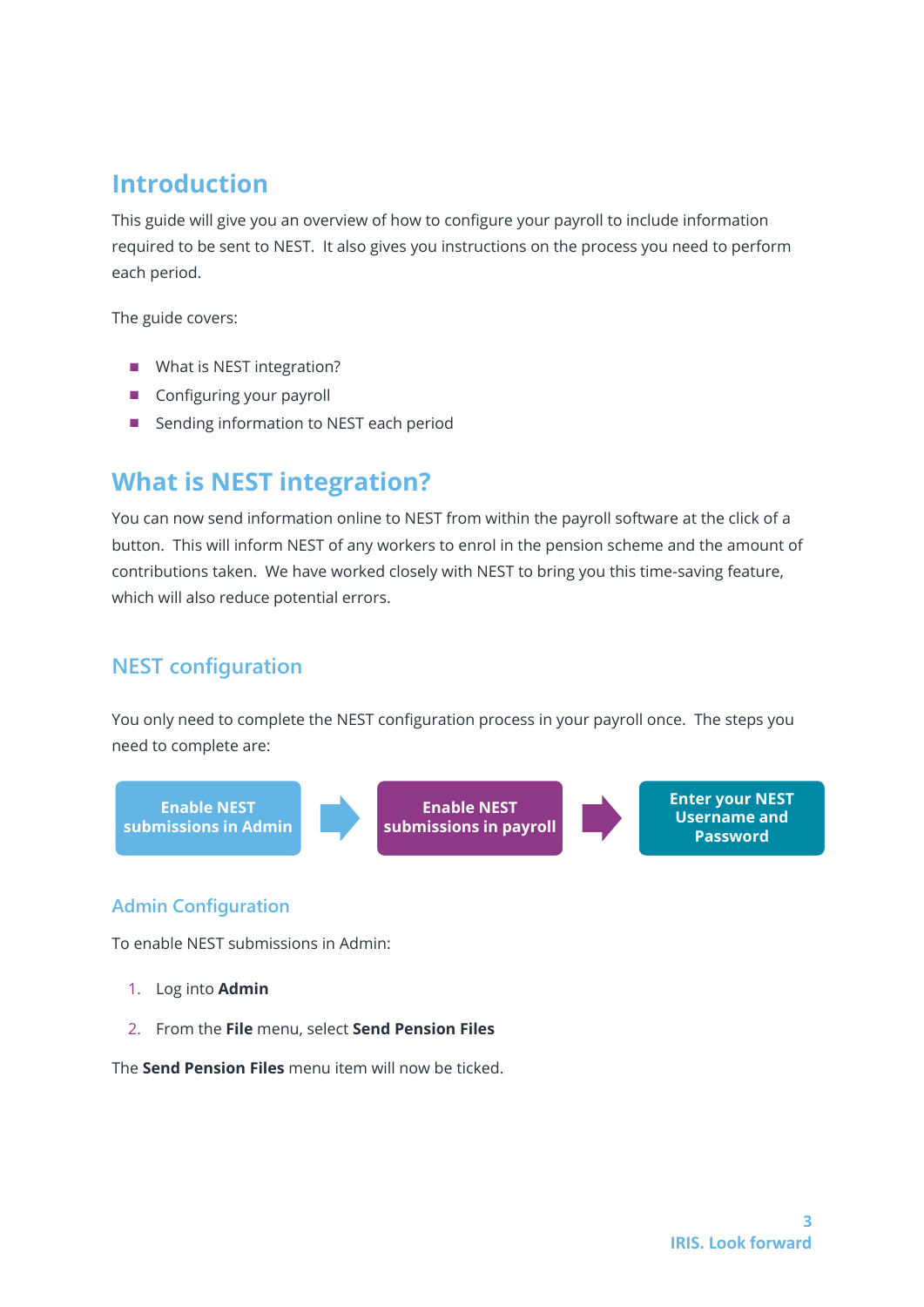# <span id="page-3-0"></span>**Payroll Configuration**

To enable NEST submissions in payroll:

- 1. Log into the payroll
- 2. From the **Pension** tab, select **Configure Auto Enrolment**
- 3. Open the **Output Files** tab
- 4. If you want to withhold contributions to NEST, during the opt-out period, tick the **Withhold Initial Pension Contributions** box. This will display the **Exclude Employees** screen during the submission to NEST process, allowing you to choose the employees for whom you want to withhold contributions

| <b>Employees Pension Contributions</b><br>V Withhold Initial Pension Contributions<br>Send Pension Files<br>V NEST |  |
|--------------------------------------------------------------------------------------------------------------------|--|
|                                                                                                                    |  |
|                                                                                                                    |  |
|                                                                                                                    |  |
|                                                                                                                    |  |
|                                                                                                                    |  |
|                                                                                                                    |  |
|                                                                                                                    |  |
|                                                                                                                    |  |
|                                                                                                                    |  |
|                                                                                                                    |  |
|                                                                                                                    |  |
|                                                                                                                    |  |
|                                                                                                                    |  |
|                                                                                                                    |  |
|                                                                                                                    |  |
|                                                                                                                    |  |
|                                                                                                                    |  |
|                                                                                                                    |  |
|                                                                                                                    |  |

- 5. In the **Send Pension Files** section, tick the **NEST** box
- 6. Click **OK**
- 7. From the **Pension** tab, select **Configure Pension Fund**
- 8. Select your NEST pension fund and click **Edit**
- 9. Open the **Output Files** tab
- 10. Enter your NEST **Username** and **Password**. These are the Username and Password you would use to log onto NEST's website

| -Dutput Files<br>File Output            | Group                                            |             |
|-----------------------------------------|--------------------------------------------------|-------------|
|                                         | <b>NEST</b><br>$\overline{\mathcal{F}}_i$<br>No. | Description |
| Include                                 | This fund only<br>$\mathcal{P}_{\mathcal{S}}$    |             |
| Unique ID                               |                                                  |             |
| NEST Employer Ref Number                | <b>EMP</b>                                       |             |
| Not in use for this fund                |                                                  |             |
| Not in use for this fund                |                                                  |             |
| Not in use for this fund                | Payment Source                                   |             |
| Username                                | No.                                              | Description |
| Password                                |                                                  |             |
| Add Employee Contributions to Employers | $\sqrt{2}$                                       |             |

11. Click **OK**

If you haven't already completed your **NEST Employer Ref Number**, **Group** and **Payment Source,** you should do so now.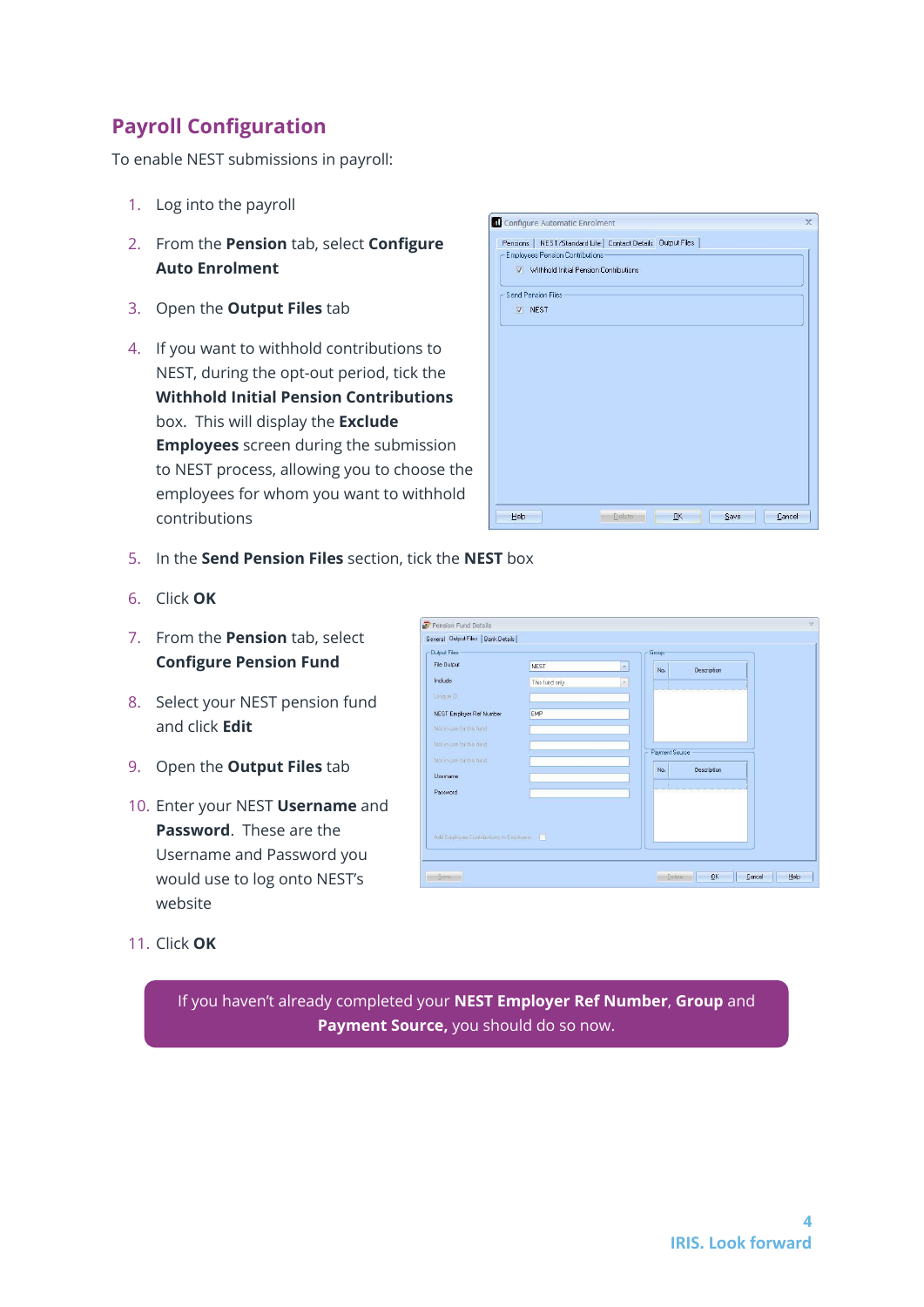Nest - Enrolling Workers for 08/06/2015 to 14/06/2015

Number of employees without an NI Number

Number of Entitled Workers joined

Number of Eligible Jobholders automatically enrolled

Number of Eligible or Non-eligible Jobholders opted-in

Number of employees enrolled for other reasons

Total number of employees included in the file

Summary of file contents

 $\overline{0}$ 

 $\overline{9}$ 

 $\Omega$ 

 $\mathbf{o}$ 

 $\mathbf{0}$ 

 $\overline{9}$ 

# <span id="page-4-0"></span>**Sending files to NEST**

In payroll, the process for sending information to NEST is almost the same as creating a CSV file. So, if you previously created a CSV file for NEST, you will already know the processes to complete each period.

### <span id="page-4-1"></span>**Enrolling Workers**

To send Enrolling Workers information to NEST:

- 1. From the **Pension** tab, select **Create Pension File**
- 2. Select **NEST - Enrolling Workers**
- 3. Click **Next**
- 4. On the **Period for Enrolling Workers** screen, enter the **Pay Period** details or **Date Range**

In the **Pay Period** section, choose the pay period employees were automatically enrolled, opted in or joined

Alternatively, you could choose a date range to send the information for by entering the **From** and **To** dates in the **Date Range** section

- 5. In **Who to include**, accept the default of **All**
- 6. Click **Next**
- 7. On the **NEST – Enrolling Workers for…** screen, click **Print** to print a report of the employees that are included in the file
- 8. Click **Send File** to send the **NEST – Enrolling Workers** file
- 9. Any errors will be displayed in a grid describing why they occurred
- 10. Otherwise, a screen will appear indicating the file is being sent to NEST
- Print Back Create File Send File Close 11. If the file is sent successfully, you may see a message asking you if wish to wait for a response. If you don't wish to wait, you can retrieve the response later

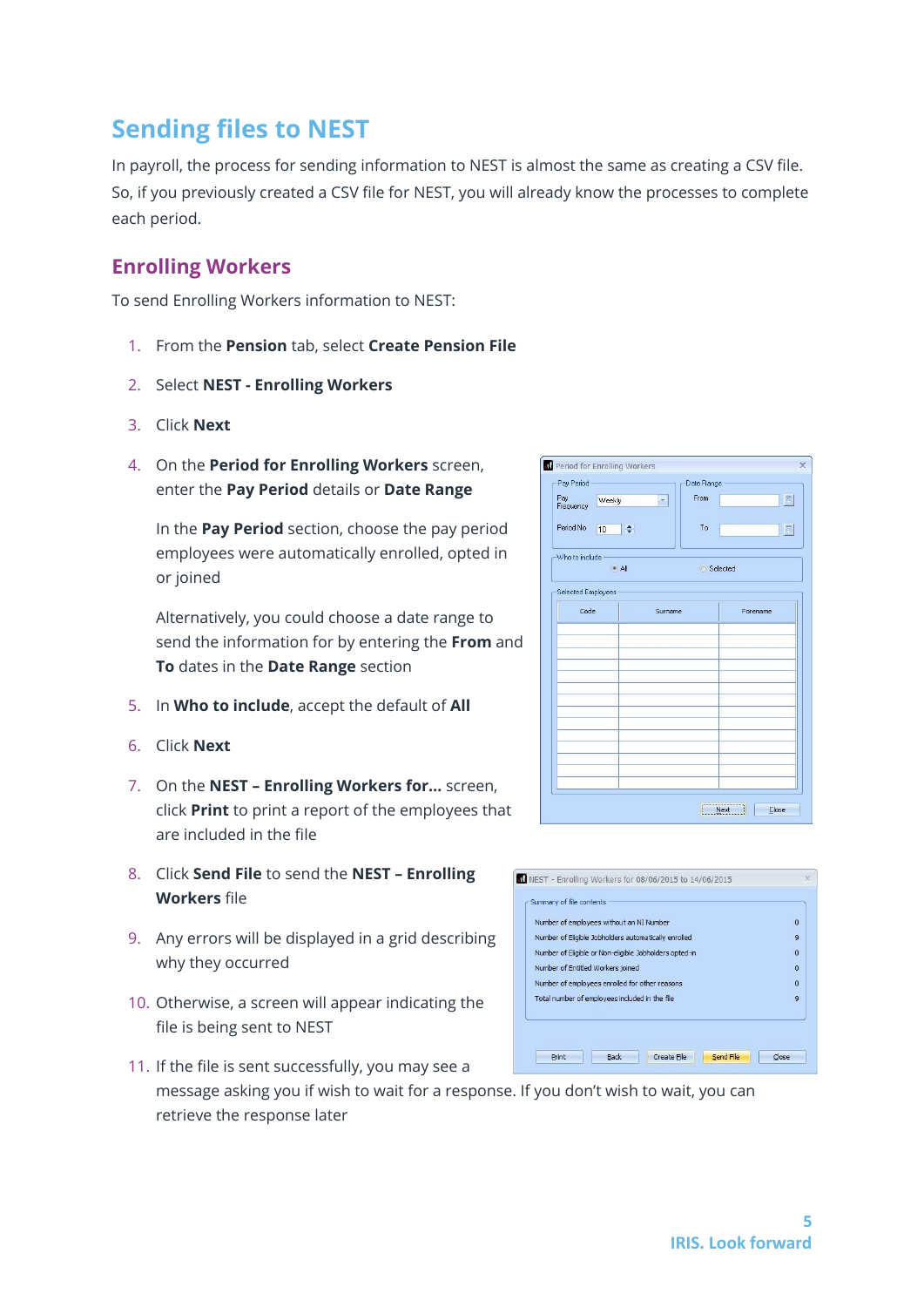## <span id="page-5-0"></span>**Contribution Schedule**

To send a Contribution Schedule to NEST:

- 1. From the **Pension** tab, select **Create Pension File**
- 2. Select **NEST – Contribution Schedule**

Click **Next**

3. On the **Period for Contribution Schedule** screen, enter the **Pay Period** details or **Date Range**

In the **Pay Period** section, choose the pay period required

Alternatively, you could choose a date range to send the information for by entering the **From** and **To** dates in the **Date Range** section

- 4. In **Who to include**, accept the default of **All**
- 5. Click **Next**
- 6. Select any relevant employees on the **NEST – Exclude Employees for…** screen and ensure the **Exclude Until** is complete (this screen will only

| Code           | Surname         | Forename    | NI Number | <b>Automatic Enrolment</b> | Exclude                 | Exclude Until |  |
|----------------|-----------------|-------------|-----------|----------------------------|-------------------------|---------------|--|
| $\overline{2}$ | <b>BROWN</b>    | <b>Dawn</b> | BE344567A | 08/06/2015                 | $\overline{\mathbf{z}}$ | 31/08/2015    |  |
| 6              | <b>JUGOVIC</b>  | Adrianna    | NA489709B | 08/06/2015                 | ☑                       | 31/08/2015    |  |
| 8              | <b>AKHTAR</b>   | Hirishita   | HA981373A | 08/06/2015                 | $\overline{a}$          | 31/08/2015    |  |
| 9              | <b>MALONE</b>   | Michael     | MA485485A | 08/06/2015                 | п                       |               |  |
| 12             | <b>BONIEK</b>   | Zbigniew    | ZB566780A | 08/06/2015                 | г                       |               |  |
| $\overline{7}$ | <b>CROSS</b>    | Samantha    | S7673764A | 08/06/2015                 | г                       |               |  |
| $\overline{4}$ | GOLD            | Susan       | SG875675A | 08/06/2015                 | $\overline{v}$          | 31/08/2015    |  |
| 5              | <b>HELMRICH</b> | Hugh        | NH733492A | 08/06/2015                 | П                       |               |  |

appear if in **Configure Auto Enrolment | O Pension Contributions**

- 7. Click **Next**
- 8. Select the reasons for reduced contributions if required and click **Next**
- 9. On the **Nest – Contribution Schedule for…** screen, click **Print** to produce a report of the employees included in the file
- 10. Click **Send File**
- 11. Any errors will be displayed in a grid describing why they occurred
- 12. Otherwise, a screen will appear indicating the file is being sent to NEST

**D** NECT Contribution

| Susan                           | SG875675A                                    | 08/06/2015 | $\overline{\mathbf{v}}$ | 31/08/2015 |              |
|---------------------------------|----------------------------------------------|------------|-------------------------|------------|--------------|
| Hugh                            | NH733492A                                    | 08/06/2015 | п                       |            | v            |
|                                 | Print                                        | Save       | Back                    | Next       | Close        |
|                                 | utput Files you have ticked Withhold Initial |            |                         |            |              |
|                                 |                                              |            |                         |            |              |
|                                 |                                              |            |                         |            |              |
|                                 |                                              |            |                         |            |              |
| d987 - 08/06/2015 to 14/06/2015 |                                              |            |                         |            | $\mathbf{x}$ |

Reason for Reduced Employee Contribution

| Summary of file contents                        |                |
|-------------------------------------------------|----------------|
| <b>Total Pensionable Earnings</b>               | 1798.81        |
| <b>Total Employer Contributions</b>             | 90.22          |
| <b>Total Employee Contributions</b>             | 62.34          |
| Number of employees with Reduced Contributions  | $\overline{4}$ |
| Number of Employees with Excluded Contributions | $\overline{4}$ |
| Total number of employees included in the file  | ٠              |

| Pay Period<br>Pay<br>Frequency  | Weekly <b>Weekly</b> | Date Range<br>From |  | 可        |
|---------------------------------|----------------------|--------------------|--|----------|
| Period No.<br>10                | ٠                    | To                 |  | 可        |
| Who to include<br>$=$ All       |                      | Selected           |  |          |
| Payment Source and NEST Details |                      |                    |  |          |
| Payment Source                  |                      | Ad987              |  |          |
| Date Payment Due                |                      | 30/09/2015         |  | 目        |
| Payment Frequency               |                      | Weekly<br>T        |  |          |
| Code                            |                      | Surname            |  | Forename |
|                                 |                      |                    |  |          |
|                                 |                      |                    |  |          |
|                                 |                      |                    |  |          |
|                                 |                      |                    |  |          |
|                                 |                      |                    |  |          |
|                                 |                      |                    |  |          |
|                                 |                      |                    |  |          |
|                                 |                      |                    |  |          |
|                                 |                      |                    |  |          |

Date of Partia<br>Non-payment

 $0/06/201$ 

 $\begin{array}{|c|c|c|c|c|c|c|c|c|} \hline & \multicolumn{3}{|c|}{\Delta} \text{ave} & \multicolumn{3}{|c|}{\Delta} \text{use} & \multicolumn{3}{|c|}{\Delta} \text{use} & \multicolumn{3}{|c|}{\Delta} \text{use} & \multicolumn{3}{|c|}{\Delta} \text{use} & \multicolumn{3}{|c|}{\Delta} \text{use} & \multicolumn{3}{|c|}{\Delta} \text{use} & \multicolumn{3}{|c|}{\Delta} \text{use} & \multicolumn{3}{|c|}{\Delta} \text{use} & \multicolumn{3}{|c|}{$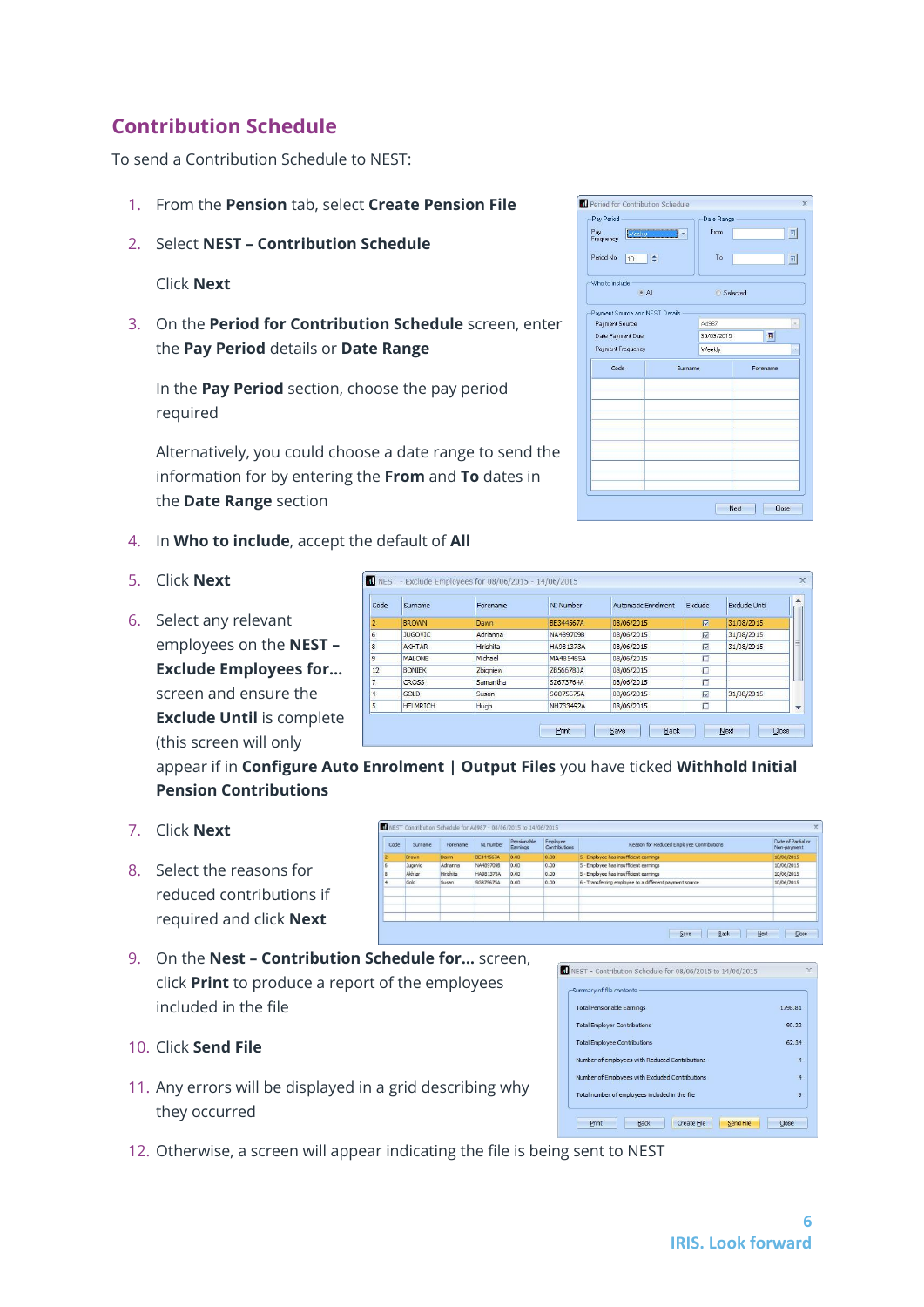13. If the file is sent successfully, you may see a message asking you if wish to wait for a response. If you don't wish to wait, you can retrieve the response later

### <span id="page-6-0"></span>**How to retrieve a response from NEST**

- 1. From the **Pension** menu, select **Retrieve Response**
	- If it is a single file, the next screen displayed will be for success or failure
	- If several files are waiting, the **Retrieve Response for Pending Submissions** screen will open
	- Two options, **Retrieve** and **Retrieve All** are available on this screen, allowing you to receive responses from NEST for a single selected file or all listed files
- 2. Select either **Retrieve** or **Retrieve All** and a progress bar 'Retrieving Response from NEST' will be displayed. You can click **Cancel** at any time to stop the process
- 3. The next screen displayed is **Retrieve Files from NEST – File Status**. This screen shows the outcome of the retrieval process, and the **Status** could be one of the following:
	- **Success** the file has been successfully validated by NEST

From this screen, you can highlight a row and click **View**. For example, here you could view successfully enrolled workers with Employee Code; Surname and NI Number or a successful contributions schedule file detailing the total pension contributions

**Partial** – the file submission was only partially successful and there were some failures

If the submission was a **Partial** success, the screen will display the successfully enrolled workers, and you can click **View** to see the errors that were detected. If you view a **Partial Contributions Schedule**, the value is the sum of all contributions that were successfully uploaded and does not include rejected records \*

- **Fail** the file submission was unsuccessful \*
- **Not Ready** the response is not yet ready
- **No Response Received** the process was cancelled before a response was requested
- \* Click **Print** when viewing the **Errors** detected if you require a hard copy.